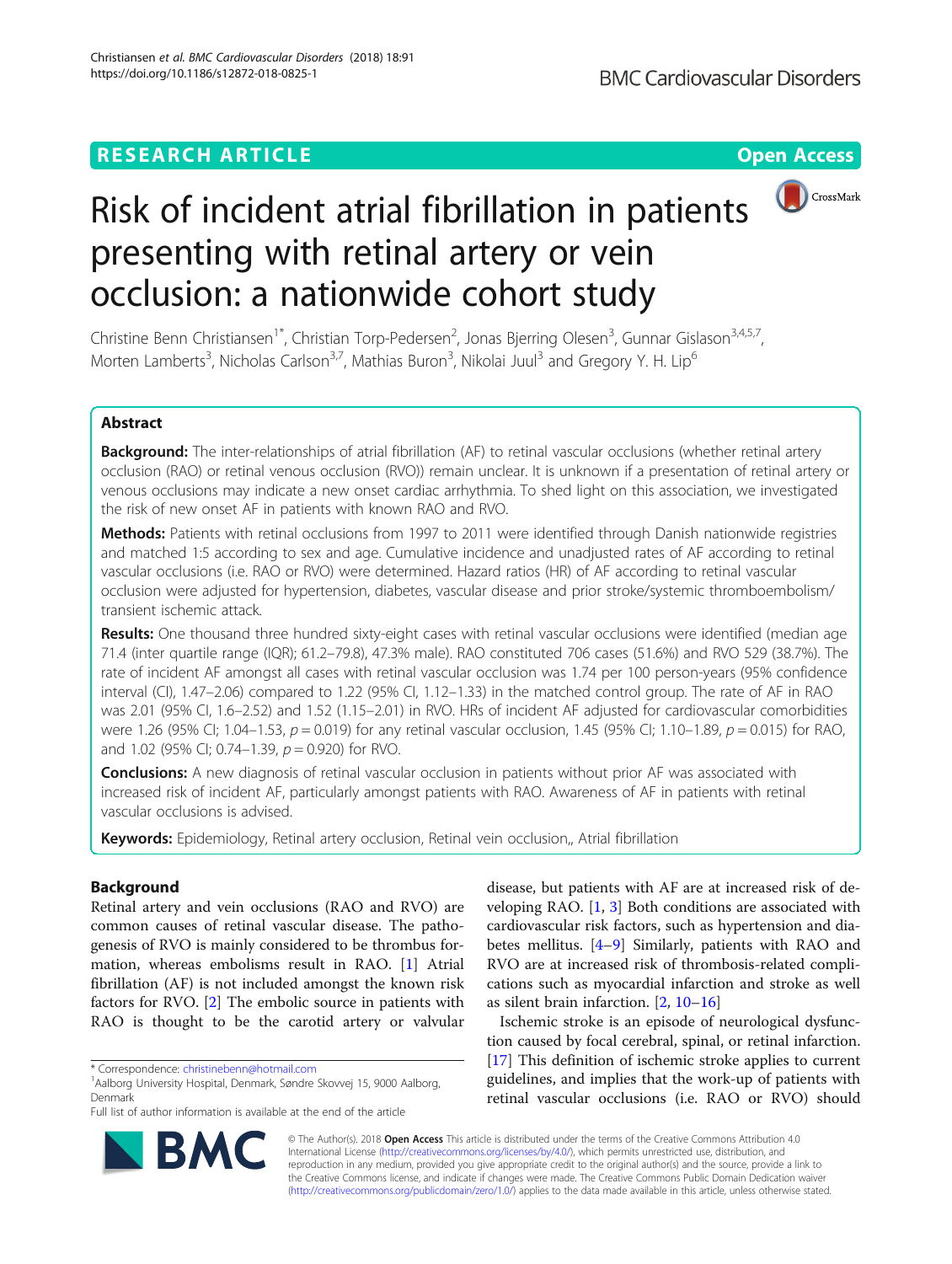include a careful evaluation of cardiovascular risk factors. [[6,](#page-7-0) [18,](#page-7-0) [19\]](#page-7-0) While it has been argued that embolisms arising in the atria are too large to cause RAO, [[20](#page-7-0)] valvular heart disease, as well as AF, may be risk factors for RAO. [[11,](#page-7-0) [21](#page-7-0)–[23](#page-7-0)] As AF is often asymptomatic, subclinical (silent) AF could represent the underlying cause in RAO patients without known AF,

Guidelines recommend treatment with anticoagulation to decrease the risk of ischemic stroke in patients with AF according to the  $CHA<sub>2</sub>DS<sub>2</sub>$ -VASc (congestive heart failure, hypertension, age > 75 years, diabetes, stroke, vascular disease, age 65–75 and female sex score). [[24](#page-7-0)– [26\]](#page-7-0)<sup>'</sup>. We have previously shown that retinal vascular occlusion independently increases the risk of ischemic stroke and thromboembolism in patients with AF. [[27](#page-7-0)] Accordingly, retinal vascular occlusion in patients with AF may merit treatment with anticoagulation.

We hypothesized that in patients without previously known AF, retinal vascular occlusions (i.e. RAO or RVO) overall would be associated with increased risk of incident AF. To explore these associations, we identified all new cases of retinal vascular occlusion in patients without prior AF in Denmark between 1997 and 2011 in a nationwide cohort study. Furthermore, independent subgroup analyses were performed for RAO and RVO.

## Methods

## Registers

Data was collected from the following Danish nationwide registers: The Danish National Patient Register contains information regarding all hospital admissions since 1974 classified by diagnoses according to International Classification of Diseases (ICD). ICD-8 codes were used from 1974 to 1995, and ICD-10 codes from 1996 onwards. [[28](#page-7-0)] In the Register of Medicinal Product Statistics, all data on dispensed prescription drugs have been collected since 1994 coded according to The Anatomical Therapeutic Chemical (ATC) Classification System. [[29,](#page-7-0) [30\]](#page-7-0) Information regarding death and cause of death was accessed via the Danish Cause of Death Register. [\[31](#page-7-0)] Finally, linkage of data between registers is possible due to the unique identification number afforded all Danish residents.

## Definition of retinal vascular occlusion, comorbidities and outcome

RAO was identified according to ICD-8 code 37702 and ICD-10 code H340, H341 and H342. RVO was identified according to ICD-8 37703 and ICD-10 H348. Unspecified retinal vascular occlusion was defined by ICD-10 code H34 without specification of RAO or RVO. AF was identified by ICD-8 code 42793,42794 and ICD-10 code I48.

Other comorbidities established from discharge diagnosis were heart failure (ICD-8: 425, 4270, 4271, ICD-

10:I110,J819, I42 and I50). Prior stroke, transitory ischemic attack or systemic thromboembolism (ICD-8: 433,434,435,436,444, ICD-10: I63, I64DG458, G459 and I74) and vascular disease (myocardial infarction and peripheral vascular disease (ICD-8: 410, 440, ICD-10: I21, I22, I700, I702, I703, I704, I705, I706, I707, I708 and I709).

Preceding use of anticoagulation was identified as redeemed prescriptions of warfarin (ATC: B01AA) prior to index date i.e. the date of the qualifying diagnosis of retinal vascular occlusions for cases. Index date for controls were the same date as for the corresponding cases. Medication at baseline was defined as redeemed prescriptions 180 days prior to admission. Prescriptions of any glucose-lowering drug (ATC: A10) defined diabetes mellitus. Specific drugs identified included; clopidogrel (ATC: B01AC04), dipyridamole (ATC: B01AC07), nonsteroidal anti-inflammatory drugs (ATC: M01A except M01AX05), loop diuretics (ATC: C03C) and acetylsalicylic acid (ATC: B01AC06 and N02BA01). Notably, although acetylsalicylic acid can be sold over-the-counter, most use continues to be registered due to reimbursement policies.

Hypertension was defined as concurrent treatment with two antihypertensive drugs of different classes: antiadrenergic (ATC: C02A, C02B, C02C), non-loop diuretics (ATC: C02L, C03A, C03B, C03D, C03E, C03X, C07B, C07C, C07D, C08G, C02DA, C09BA, C09DA and C09XA52), vasodilators (C02DB, C02DD and C02DG), beta blockers (C07A, C07B, C07C, C07D and C07F), calcium channel blockers (C08, C07F, C09BB and C09DB), and renin angiotensin system inhibitors (ATC: C09AA, C09BA, C09BB, C09CA, C09DA, C09DB, C09XA02 and C09XA52). This method has previously been validated. [\[26\]](#page-7-0)

## Study population and outcomes

All patients with discharge diagnosis of retinal vascular occlusions (i.e. RAO and RVO) from January 1st 1997 to December 31st 2011 were identified. Patients with previous AF or previous use of warfarin were excluded. Inclusion in the study happened on the day of discharge of retinal vascular occlusion. Each patient with retinal vascular occlusion was matched according to sex and age with five controls from the Danish National Patient Register using the Greedy Matching Macro ([http://www.mayo.edu/](http://www.mayo.edu/research/documents/gmatchsas/doc-10027248) [research/documents/gmatchsas/doc-10027248\)](http://www.mayo.edu/research/documents/gmatchsas/doc-10027248). Controls were free from previous AF or prior use of warfarin. Patients were followed until incident of AF, death, or end of study period.

## Statistical analysis

Rates of AF were calculated as new cases of AF per 100 person-years. Cumulative incidence was calculated taking into account the competing risk of death. Risk of AF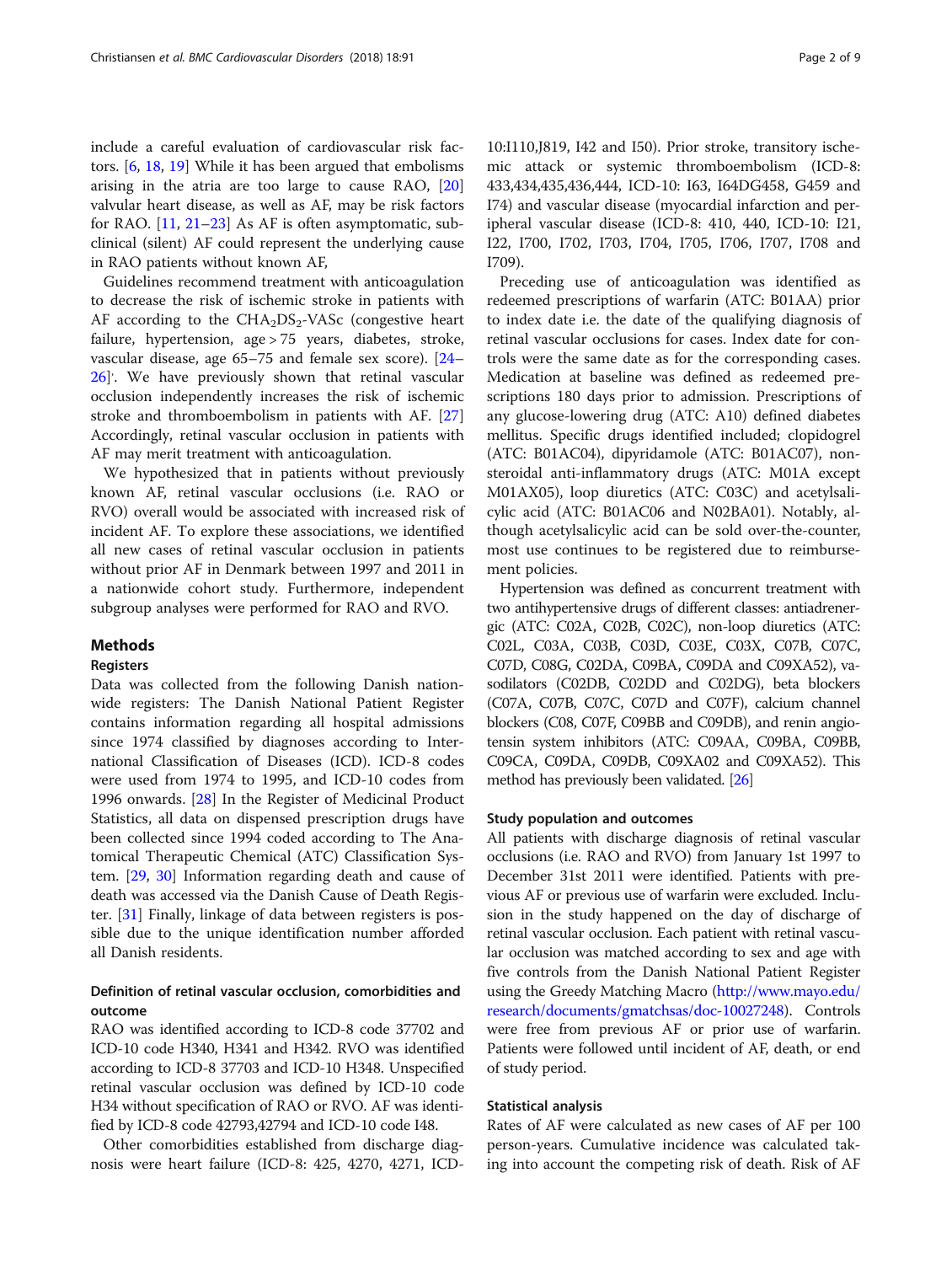according to retinal vascular occlusion was determined by Cox regression analysis and presented unadjusted and adjusted for hypertension, diabetes, vascular disease, and prior stroke/systemic thromboembolism/transitory ischemic attack. Independent subgroup analyses were performed for RAO, RVO, and unspecified occlusions, using the corresponding controls as reference. Fulfillment of all model assumptions including proportional hazards, goodness of fit chi-square test, and significance of interactions between all covariates adjusted for in the model were tested and found valid.. Data management and statistical analyses were performed using SAS 9.2 (SAS Institute Inc., Gary, NC, USA) and R 3.0.2. (R Core Team (2013). R: A language and environment for statistical computing. R Foundation for Statistical Computing, Vienna, Austria. URL [https://www.R-project.org\)](https://www.r-project.org).

## **Ethics**

Retrospective register based studies do not require ethical approval in Denmark and the study was approved by the Danish Data Protection Agency (Ref. no. 2007–58-0015 /Internal ref. no. GEH-2014-013, I-Suite number: 02731).

## Results

Selection of the study population is depicted in Fig. 1. After exclusion of patients with prior diagnosis of AF and patients with preceding use of warfarin 1368 patients with retinal vascular occlusions remained; of these 706 (51.6%) had RAO and 529 (38.7%) had RVO. The number of patients with an unspecified diagnosis of retinal vascular occlusion (including those with both diagnosis of RAO and RVO on the day of inclusion) was 133 (9.7%).

The number of controls matched for sex and age was 6840. Baseline characteristics according to presence and type of retinal vascular occlusion are summarized in Table [1](#page-3-0). The median age and gender distribution amongst cases and controls was 71.4 (interquartile range (IQR) 61.2–79.8) years and 47.3% were males. Comparably, patients with retinal vascular occlusion had more comorbidities and greater burden of cardiovascular medication compared to controls. Patients with RAO were slightly younger (median age 70.7 years (IQR 61.2– 78.7)) and proportionately more male (49.7%) compared to patients with RVO (median age 73.4 years (IQR 62.3– 81.3), 45.5% males). Furthermore, RAO patients more frequent had a history of stroke/transitory ischemic attack/systemic thromboembolism, as reflected in the use of clopidogrel and dipyridamole.

The rates of incident AF are shown in Table [2](#page-3-0). The rate of incident AF was higher in patients with any retinal vascular occlusion compared with patients without retinal

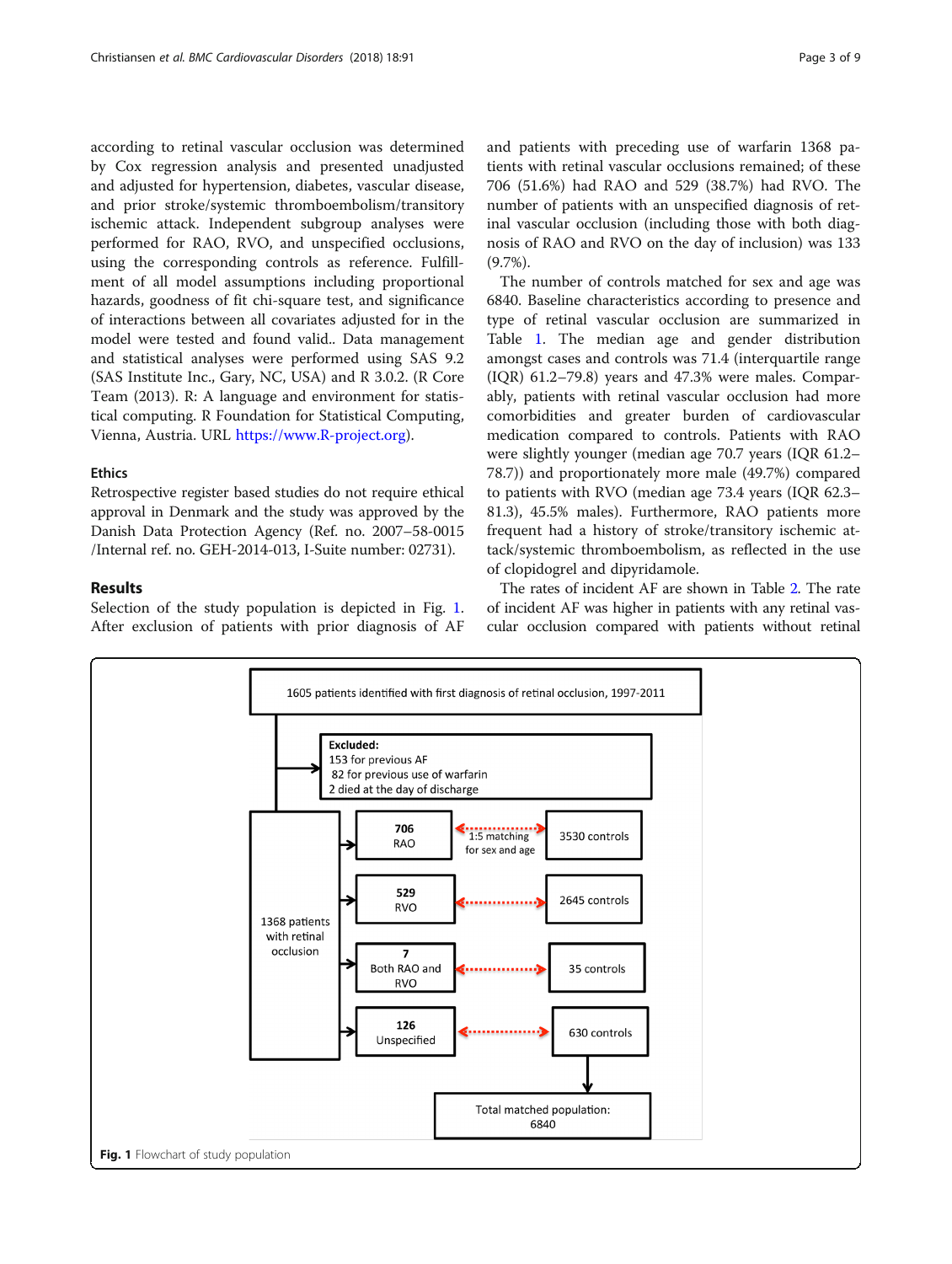|                             | Overall                            |                      |                 | Retinal arterial and vein occlusion |                      |                                                                     |  |
|-----------------------------|------------------------------------|----------------------|-----------------|-------------------------------------|----------------------|---------------------------------------------------------------------|--|
|                             | With retinal vascular<br>occlusion | Controls             | $p-$<br>value   | Arterial                            | Vein                 | p-value for difference between retinal artery and<br>vein occlusion |  |
| n                           | 1368                               | 6840                 |                 | 706                                 | 529                  |                                                                     |  |
| Median age, years<br>(IQR)  | 71.4 (61.2-79.8)                   | 71.4 (61.2-<br>79.8) | $\ast$          | 70.7 (61.2-<br>78.7)                | 73.4 (62.3-<br>81.3) | < 0.01                                                              |  |
| Male                        | 648 (47.3%)                        | 3240<br>(47.3%)      | $\ast$          | 351 (49.7%)                         | 241 (45.6%)          | 0.150                                                               |  |
| Diabetes                    | 115 (8.4%)                         | 368 (5.4%)           | $\,<\,$<br>0.01 | 59 (8.4%)                           | 50 (9.5%)            | 0.502                                                               |  |
| Heart failure               | 67 (4.9%)                          | 168 (2.5%)           | $\,<\,$<br>0.01 | 34 (4.8%)                           | 29 (5.5%)            | 0.599                                                               |  |
| Hypertension                | 391 (28.6%)                        | 1188<br>(17.4%)      | $\,<\,$<br>0.01 | 183 (25.9%)                         | 160 (30.2%)          | 0.093                                                               |  |
| Stroke/TE/TIA               | 257 (18.8%)                        | 395 (5.8%)           | $\,<\,$<br>0.01 | 161 (22.8%)                         | 62 (11.7%)           | < 0.01                                                              |  |
| Vascular disease            | 148 (10.8%)                        | 416 (6.1%)           | $\,<\,$<br>0.01 | 92 (13%)                            | 45 (8.5%)            | 0.012                                                               |  |
| Acetylsalicylic acid        | 514 (37.6%)                        | 1236<br>$(18.1\%)$   | $\,<$<br>0.01   | 277 (39.2%)                         | 190 (35.9%)          | 0.234                                                               |  |
| Antiadrenergic              | 24 (1.8%)                          | 61 (0.9%)            | $\,<\,$<br>0.01 | 10 (1.4%)                           | 13 (2.5%)            | 0.181                                                               |  |
| Beta blockers               | 234 (17.1%)                        | 753 (11%)            | $\,<\,$<br>0.01 | 113 (16%)                           | 94 (17.8%)           | 0.412                                                               |  |
| Calcium channel<br>blockers | 279 (20.4%)                        | 831 (12.1%)          | $\,<\,$<br>0.01 | 138 (19.5%)                         | 107 (20.2%)          | 0.767                                                               |  |
| Clopidogrel                 | 22 (1.6%)                          | 55 (0.8%)            | $\,<$<br>0.01   | 18 (2.5%)                           | $3(0.6\%)$           | < 0.01                                                              |  |
| Loop diuretics              | 185 (13.5%)                        | 590 (8.6%)           | $\,<\,$<br>0.01 | 97 (13.7%)                          | 77 (14.6%)           | 0.683                                                               |  |
| <b>NSAID</b>                | 235 (17.2%)                        | 915 (13.4%)          | $\,<\,$<br>0.01 | 125 (17.7%)                         | 84 (15.9%)           | 0.397                                                               |  |
| Non-loop diuretics          | 405 (29.6%)                        | 1347<br>(19.7%)      | $\,<$<br>0.01   | 182 (25.8%)                         | 170 (32.1%)          | 0.014                                                               |  |
| Dipyridamole                | 79 (5.8%)                          | 108 (1.6%)           | $\,<\,$<br>0.01 | 54 (7.6%)                           | 16 (3%)              | < 0.01                                                              |  |

## <span id="page-3-0"></span>Table 1 Baseline characteristics of matched population

\*=not calculated; age and sex were parameters used for matching, hence the distribution between was similar. IQR Interquartile range

vascular occlusion (1.74 incidents cases of AF per 100 person-years (95% confidence interval (CI); 1.47–2.06) versus 1.22 (95% CI; 1.12–1.33)). Incident AF rate according to type of occlusion was greater in the group with RAO (2. 01 (95% CI; 1.6–2.52)) compared to patients with RVO (1. 52 (95% CI; 1.15–2.01)).

Figures [2](#page-4-0) and [3](#page-5-0) show the cumulative incidence of AF and all-cause death in patients with RAO and RVO, respectively. The cumulative incidence of AF was significantly higher amongst patients with RAO compared with controls  $(p = 0.029)$ , while no significant difference was observed between patients with RVO and the control group ( $p = 0.66$ ).

| Table 2 Crude rates of AF per 100 person-years according to retinal vascular occlusion |  |
|----------------------------------------------------------------------------------------|--|
|----------------------------------------------------------------------------------------|--|

|                                                                  | With retinal vascular occlusion |              |                                      |  |  |  |
|------------------------------------------------------------------|---------------------------------|--------------|--------------------------------------|--|--|--|
|                                                                  | No of patients                  | No of events | Rate of AF (95% confidence interval) |  |  |  |
| Any retinal vascular occlusion                                   | 1368                            | 135          | $1.74(1.47 - 2.06)$                  |  |  |  |
| No retinal vascular occlusion (total matched control population) | 6840                            | 537          | $1.22(1.12 - 1.33)$                  |  |  |  |
| <b>RAO</b>                                                       | 706                             | 74           | $2.01(1.6 - 2.52)$                   |  |  |  |
| <b>RVO</b>                                                       | 529                             | 49           | $1.52(1.15 - 2.01)$                  |  |  |  |
| Unspecified retinal vascular occlusion                           | 133                             |              | $1.45(0.82 - 2.55)$                  |  |  |  |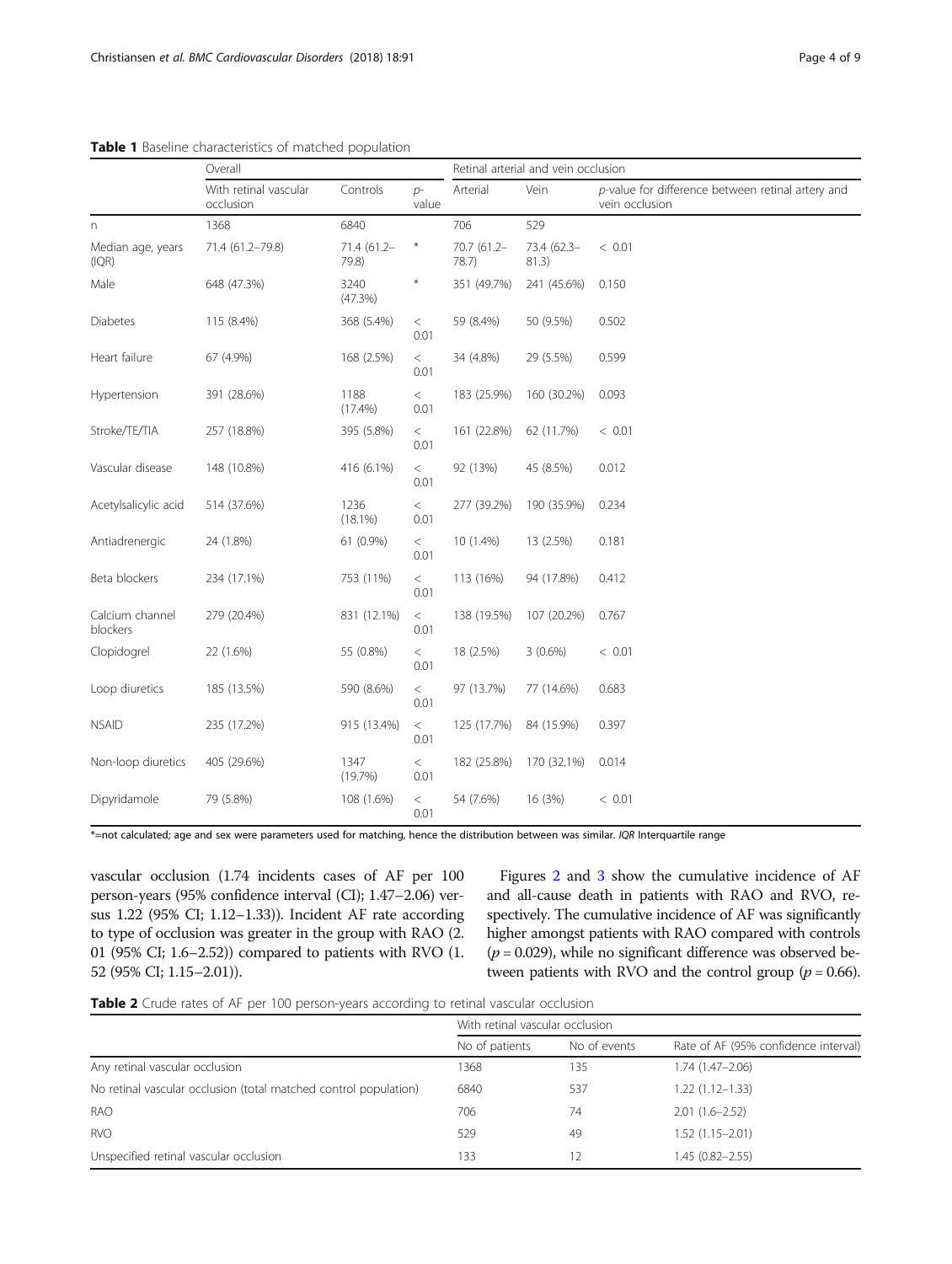<span id="page-4-0"></span>Cumulative incidence of all-cause death was also significantly different between RAO and matched controls ( $p < 0$ . 001) and RVO and matched controls ( $p = 0.018$ ).

Results from Cox regression analysis are shown in Fig. [4.](#page-5-0) The unadjusted hazard ratio (HR) of AF according to any retinal vascular occlusion was 1.44 (95% CI; 1.20–1. 74, < 0.001), and the HR adjusted for heart failure, hypertension, diabetes, ischemic stroke/systemic thromboembolism/transitory ischemic attack and vascular disease the HR was 1.26 (95% CI; 1.04–1.53,  $p = 0.019$ ).

In the subgroup analyses we calculated an unadjusted HR of AF amongst patients with RAO of 1.71 (95% CI; 1.32–2.22, p < 0.001) and adjusted HR of 1.45 (95% CI; 1.10–1.89,  $p = 0.015$ ). For RVO the HRs of AF were nonsignificant (1.17 (95% CI; 0.86–1.59,  $p = 0.315$ ) and (1.02 (95% CI; 0.74–1.39,  $p = 0.923$ ) for unadjusted and adjusted analysis, respectively).

Patients with unspecified retinal vascular occlusion (including those diagnosed with coinciding artery and vein occlusions) had a rate of incident AF of 1.45 (95% CI; 0. 82–2.55), unadjusted HR of 1.40 (95% CI; 0.74–2.65,  $p = 0$ . 296) and an adjusted HR of 1.32 (0.68–2.59,  $p = 0.412$ ).

## **Discussion**

In this register-based nationwide study of 1368 patients with a first-time diagnosis of retinal vascular occlusion, we found an increased risk of incident AF among patients with RAO, but not in patients with RVO. Given that AF may have been undiagnosed at the time of RAO, this strengthens the hypothesis that AF may in some cases be the underlying cause of RAO.

## Detection of AF

Etiologies for ischemic strokes can be classified as largeartery atherosclerosis, small-vessel occlusion, other determined etiology, undetermined etiology or cardioembolism according to the TOAST (Trial of Org 10,172 in Acute Stroke Treatment) criteria. [[32](#page-7-0)] Cardio-embolism is estimated to be the source of stroke in 16–30% of all ischemic strokes, and 61% in patients with AF.

In stroke patients, guidelines recommend timely diagnosis of AF is prioritized to ensure prescription of oral anticoagulation to prevent future ischemic strokes. As AF in many cases is paroxysmal, detection rate of AF after ischemic stroke depends on the applied diagnostic method. Using a 7-day event-recorder, AF can be detected in 12.5–15% of stroke patients free of previous – known – AF. [[33,](#page-7-0) [34\]](#page-7-0) The detection rate increases further with continuous implantable and external cardiac monitoring. [[35,](#page-7-0) [36\]](#page-7-0)

The association of AF and RAO is not investigated to the same extent as the association of AF and ischemic stroke. Whereas one study found a similar detection rate of AF in RAO patients AF (12.5% of patients using 24-h ECG (at least)), other studies indicate that AF is more common in patients with ischemic stroke and find a higher number needed to screen in patients with RAO than in patients with ischemic stroke [\[14](#page-7-0), [37,](#page-7-0) [38](#page-7-0)]. Patients with AF have a higher ratio of hemispheric to retinal occlusions compared to patients with AF, which may indicate that other embolic sources than the atria such as a carotid stenosis play a larger role in RAO patients. [[39](#page-7-0)]

No studies have however investigated the proportion of cardio-embolic strokes in RAO. [\[40](#page-7-0)–[42\]](#page-7-0) In our population, less than 10% of the RAO patients were diagnosed with AF during follow-up. Several studies suggest assessment of cardiovascular risk in RAO could reasonably comprise Holter monitoring and trans-esophageal echocardiography. [\[21,](#page-7-0) [23](#page-7-0), [33](#page-7-0), [43\]](#page-7-0) A clinical trial of patients with implanted devices capable of detecting silent episodes of AF would contribute to furthering knowledge on the

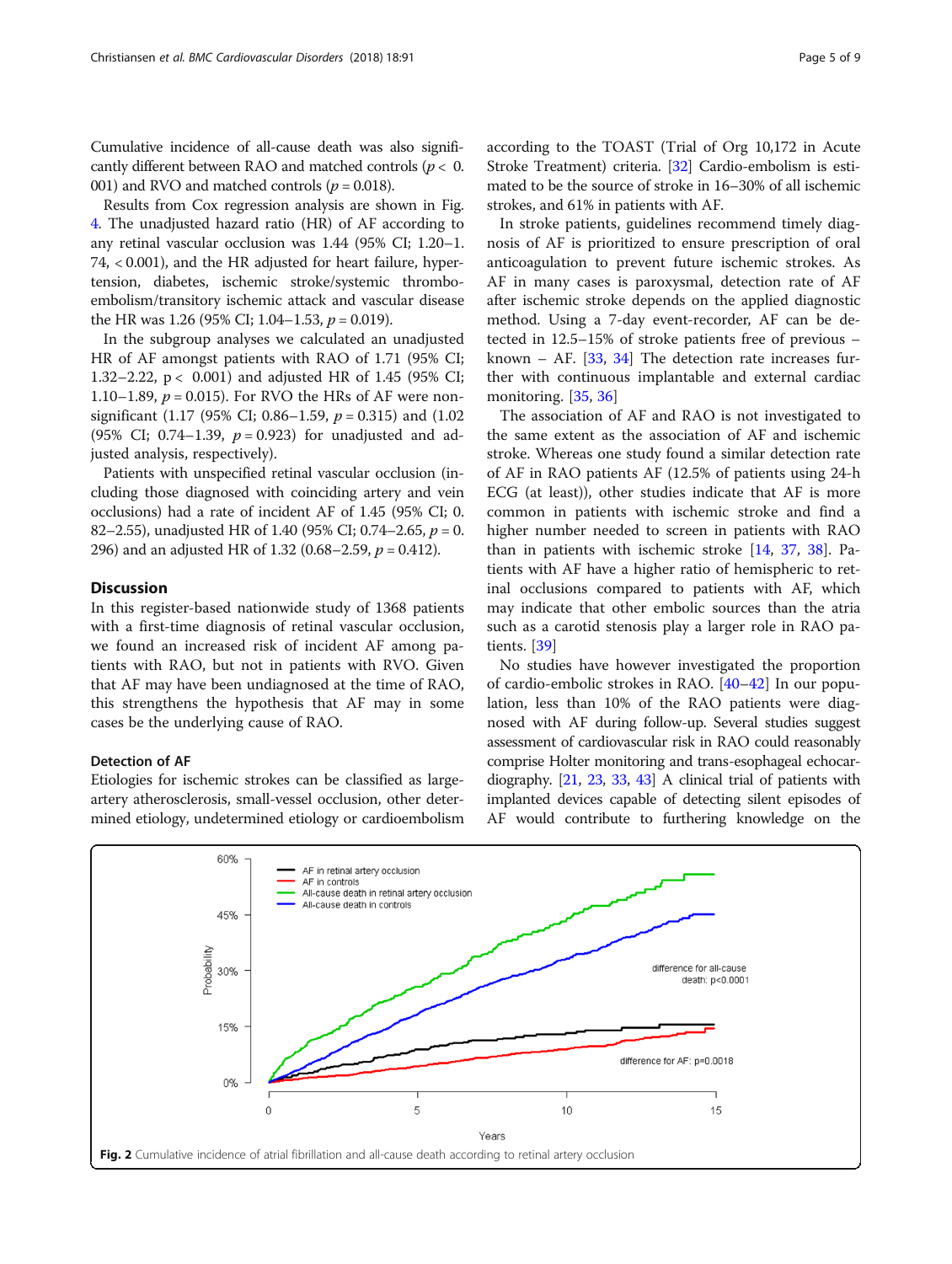<span id="page-5-0"></span>

association of AF with subsequent risk of retinal vascular occlusion.

We have previously shown how retinal vascular occlusion (either RAO or RVO) is an independent and substantial risk factor for stroke and thromboembolism in patients with known AF. In this study of 87,000 patients with AF, HR of RAO and RVO was 1.39 (1.08–1.79) and 1. 26 (1.02–1.54), respectively, after adjustment for cardiovascular comorbidities and medication. [\[27](#page-7-0)]

In contrast to results from the present study, findings from another study found an increased risk of AF in

patients with RVO, which may be explained by difference between the study designs or ethnicity of the populations. [[44](#page-7-0)] Because RVO share risk factors with ischemic stroke, RVO may be interpreted as a stroke surrogate marker. [[16](#page-7-0)] As such, AF detection in RVO may still be relevant especially since AF commonly develops asymptomatically, and the silent development of incident AF in patients with prior retinal vascular occlusions would infer greater risk of stroke in the absence of anticoagulation.

Since this is a registry-based cohort study, the results represent an association between the two conditions

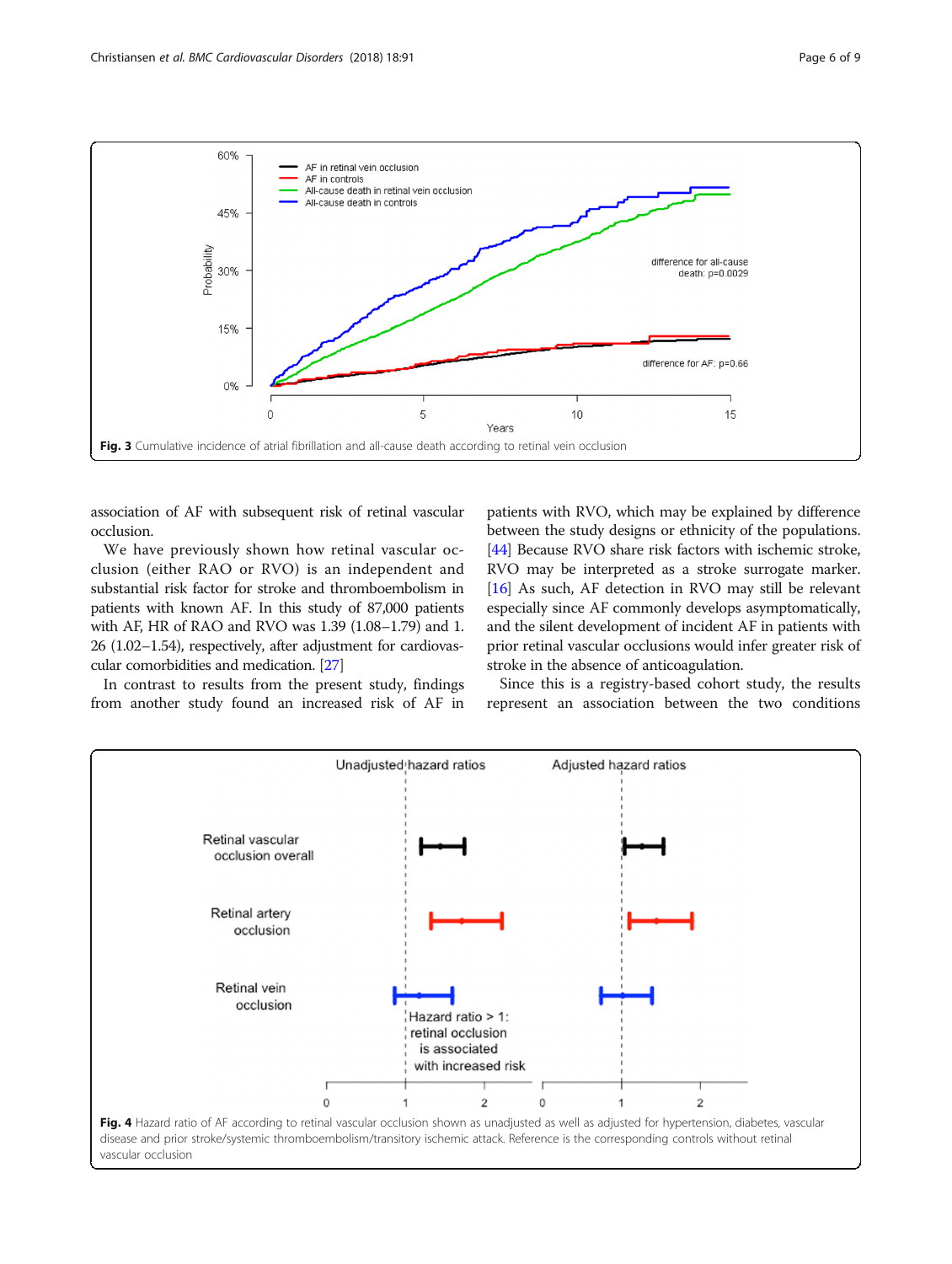rather than a causal relation. The hypothesis that subclinical AF may be an underlying cause of RAO is supported by the significant increase in cumulative incidence of AF amongst RAO patients compared to controls. Comparably, no significant difference was found between RVO and controls. This observed difference is also relevant when addressing the issue of detection bias: Because this is an observational study, patients with retinal vascular occlusion conceivably receive greater medical attention after study inclusion compared with controls (i.e. surveillance bias), but the cumulative incidence of AF did not differ between RVO patients and controls, thereby countering the premise of surveillance bias. Thus, the observed results support a hypothesis of RAO, and not RVO, being caused by – undiagnosed – silent AF.

As we did not have access to information about risk factors such as obesity, excessive use of alcohol, the increase in risk of incident AF in patients with RAO may reflect a higher frequency of unmeasured risk factors associated with cardiovascular disease compared to controls and patients with RVO. However, cumulative incidence of death was similar in RVO and RAO patients, thereby implying that the increased risk of AF in RAO – and not RVO – reflects a genuine association independent of differences in health status of cases and controls.

#### Clinical implications

This study substantiates the importance of a careful work-up required in patients with retinal vascular occlusion, which is in accordance with other studies. [\[37,](#page-7-0) [45](#page-7-0)] Detection of AF leads to indication for oral anticoagulation (in the presence of at least one  $CHA<sub>2</sub>DS<sub>2</sub>-VASC$ point) to efficiently reduce risk of ischemic stroke. [[46](#page-7-0), [47\]](#page-8-0) Further studies are needed to estimate the effect of oral anticoagulation on the risk of RAO.

## Strengths and limitations

The primary strength of the study is the substantial size of the cohort of patients diagnosed with retinal vascular occlusion in Denmark between 1997 and 2011, and the 1:5 matched population without retinal vascular occlusion.

However, only retinal vascular occlusions diagnosed in hospitals were included, as we did not have access to data regarding patients treated outside of hospitals. As such, it is possible that the identified retinal vascular occlusions treated in hospitals are more severe compared to cases treated outside of hospitals. Consequently, if the association between retinal vascular occlusion and AF is more pronounced for more severe cases, our study may overestimate this association.

## **Conclusions**

In this nationwide cohort study of patients without previous AF or prior warfarin, we found that retinal vascular occlusions increased the risk of incident AF. In subgroup analyses, the risk was increased in patients with RAO but not in patients with RVO. As retinal vascular occlusions increases the risk of thromboembolism risk in patients with AF, vigilance for incident AF in patients with retinal vascular occlusions is recommended.

#### Abbreviation

AF: Atrial fibrillation; ATC: The Anatomical Therapeutic Chemical Classification System; CHA<sub>2</sub>DS<sub>2</sub>-VASc: Congestive heart failure, hypertension, age > 75 years, diabetes, stroke, vascular disease, age 65–75 and female sex score; CI: Confidence interval; HR: Hazard ratio; ICD: International Classification of Diseases; IQR: Inter quartile range IQR; RAO: Retinal artery occlusion; RVO: Retinal vein occlusion

#### Acknowledgements

Prof. dr. Jan P. Vandenbroucke, Leiden University: for critical discussion of the study.

#### Availability of data and materials

Due to legal restrictions pertaining to use of Danish register-based data, deidentified data are available upon request from ctp@hst.aau.dk, provided relevant ethical and legal permissions have been attained priorily, and researchers meet the criteria for access to confidential data.

#### **Disclosure**

Elements of the abstract have previously been published as part of a poster presentation and has been published through European Heart Journal Vol 36, Issue suppl\_1, Pages 849–1187 (2015). [\[48](#page-8-0)]

#### Authors' contributions

All authors: critical revision of manuscript, final approval of document to be published and agreement to be accountable for all aspects of the work in ensuring that questions related to the accuracy or Integrity of any part of the work are appropriately investigated and resolved. CC: data collection, study design, interpretation of data, drafting manuscript and figures. GYHL: conceive research question and interpretation of data. CTP: study design, interpretation of data. JBO, ML, NJ and NC: interpretation of data and revision of figs. GG and MB: statistical analyses.

#### Ethics approval and consent to participate

Retrospective register based studies do not require ethical approval in Denmark and the study was approved by the Danish Data Protection Agency (Ref. no. 2007–58-0015 /Internal ref. no. GEH-2014-013, I-Suite number: 02731).

#### Competing interests

The authors declare that they have no competing interests.

## Publisher's Note

Springer Nature remains neutral with regard to jurisdictional claims in published maps and institutional affiliations.

#### Author details

1 Aalborg University Hospital, Denmark, Søndre Skovvej 15, 9000 Aalborg, Denmark. <sup>2</sup>Department of Health Science and Technology, Aalborg University, Fredrik Bajers Vej 7D, 9220 Aalborg, Denmark.<sup>3</sup> Department of Cardiology, Gentofte Hospital, University of Copenhagen, Kildegårdsvej 28, 2900 Hellerup, Denmark. <sup>4</sup>National Institute of Public Health, University of Southern Denmark, Øster Farimagsgade 5A, Copenhagen, Denmark. <sup>5</sup>Faculty of Health and Medical Sciences, University of Copenhagen, Copenhagen, Denmark. <sup>6</sup>University of Birmingham Centre for Cardiovascular Sciences, City Hospital, Edgbaston, Birmingham, Birmingham B15 2TT, UK. <sup>7</sup>The Danish Heart Foundation, Vognmagergade 7, 3. sal, 1120 Copenhagen, Denmark.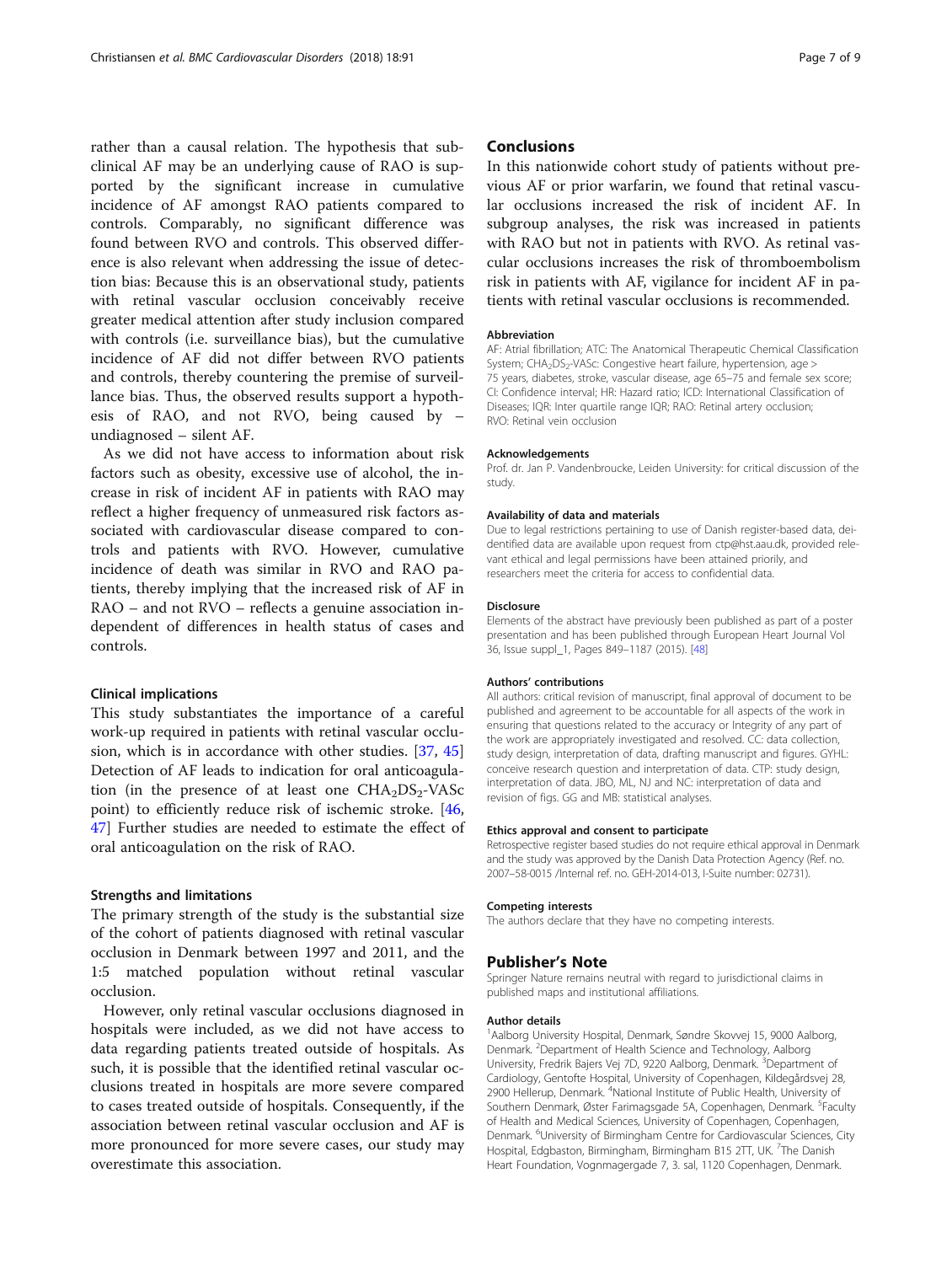## <span id="page-7-0"></span>Received: 28 December 2017 Accepted: 30 April 2018 Published online: 10 May 2018

#### References

- 1. Hayreh SS, Podhajsky PA, Zimmerman MB. Retinal artery occlusion: associated systemic and ophthalmic abnormalities. Ophthalmology. 2009; 116:1928–36.
- 2. Martinez F, Furio E, Fabia MJ, Perez AV, Gonzalez-Albert V, Rojo-Martinez G, et al. Risk factors associated with retinal vein occlusion. Int J Clin Pract. 2014;
- 3. Yen JC, Lin HL, Hsu CA, Li YC, Hsu MH. Atrial fibrillation and coronary artery disease as risk factors of retinal artery occlusion: a Nationwide populationbased study. Biomed Res Int. 2015;2015:374616.
- 4. Wong TY, Larsen EK, Klein R, Mitchell P, Couper DJ, Klein BE, et al. Cardiovascular risk factors for retinal vein occlusion and arteriolar emboli: the atherosclerosis risk in Communities & Cardiovascular Health studies. Ophthalmology. 2005;112:540–7.
- 5. O'Mahoney PR, Wong DT, Ray JG. Retinal vein occlusion and traditional risk factors for atherosclerosis. Arch Ophthalmol. 2008;126:692–9.
- 6. Hayreh SS. Acute retinal arterial occlusive disorders. Prog Retin Eye Res. 2011;30:359–94.
- 7. Marcucci R, Sofi F, Grifoni E, Sodi A, Prisco D. Retinal vein occlusions: a review for the internist. Intern Emerg Med. 2011;6:307–14.
- 8. Marcucci R, Sodi A, Giambene B, Liotta AA, Poli D, Mannini L, et al. Cardiovascular and thrombophilic risk factors in patients with retinal artery occlusion. Blood Coagul Fibrinolysis. 2007;18:321–6.
- 9. Cheung N, Lim L, Wang JJ, Islam FM, Mitchell P, Saw SM, et al. Prevalence and risk factors of retinal arteriolar emboli: the Singapore Malay eye study. Am J Ophthalmol. 2008;146(4):620.
- 10. Klein R, Klein BE, Moss SE, Meuer SM. Retinal emboli and cardiovascular disease: the beaver dam eye study. Arch Ophthalmol. 2003;121:1446–51.
- 11. Lee J, Kim SW, Lee SC, Kwon OW, Kim YD, Byeon SH. Co-occurrence of acute retinal artery occlusion and acute ischemic stroke: diffusion-weighted magnetic resonance imaging study. Am J Ophthalmol. 2014;157:1231–8.
- 12. Klein R, Klein BE, Jensen SC, Moss SE, Meuer SM. Retinal emboli and stroke: the beaver dam eye study. Arch Ophthalmol. 1999;117(8):1063.
- 13. Helenius J, Arsava EM, Goldstein JN, Cestari DM, Buonanno FS, Rosen BR, et al. Concurrent acute brain infarcts in patients with monocular visual loss. Ann Neurol. 2012;72:286–93.
- 14. Golsari A, Bittersohl D, Cheng B, Griem P, Beck C, Hassenstein A, et al. Silent brain infarctions and Leukoaraiosis in patients with retinal ischemia: a prospective single-center observational study. Stroke. 2017;48:1392–6.
- 15. Rim TH, Han J, Choi YS, Hwang SS, Lee CS, Lee SC, et al. Retinal artery occlusion and the risk of stroke development: twelve-year Nationwide cohort study. Stroke. 2016;47:376–82.
- 16. Rim TH, Kim DW, Han JS, Chung EJ. Retinal vein occlusion and the risk of stroke development: a 9-year nationwide population-based study. Ophthalmology. 2015;122:1187–94.
- 17. Sacco RL, Kasner SE, Broderick JP, Caplan LR, Connors JJ, Culebras A, et al. An updated definition of stroke for the 21st century: a statement for healthcare professionals from the American Heart Association/American Stroke Association. Stroke. 2013;44:2064–89.
- 18. Kernan WN, Ovbiagele B, Black HR, Bravata DM, Chimowitz MI, Ezekowitz MD, et al. Guidelines for the prevention of stroke in patients with stroke and transient ischemic attack: a guideline for healthcare professionals from the American Heart Association/American Stroke Association. Stroke. 2014; 45:2160–236.
- 19. Woo SC, Lip GY, Lip PL. Associations of retinal artery occlusion and retinal vein occlusion to mortality, stroke, and myocardial infarction: a systematic review. Eye (Lond). 2016;30(8):1031.
- 20. The Amaurosis Fugax study group. Current management of amaurosis fugax. Stroke. 1990;21:201–8.
- 21. Kramer M, Goldenberg-Cohen N, Shapira Y, Axer-Siegel R, Shmuely H, Adler Y, et al. Role of transesophageal echocardiography in the evaluation of patients with retinal artery occlusion. Ophthalmology. 2001;108:1461–4.
- 22. Mouradian M, Wijman CA, Tomasian D, Davidoff R, Koleini B, Babikian VL. Echocardiographic findings of patients with retinal ischemia or embolism. Journal of neuroimaging : official journal of the American Society of Neuroimaging. 2002;12:219–23.
- 23. Kirwan C, Sugrue D, O'Keefe M. Central retinal artery occlusion due to paroxysmal atrial fibrillation: the importance of Holter monitoring. Ir J Med Sci. 2008;177:277–8.
- 24. Furie KL, Kasner SE, Adams RJ, Albers GW, Bush RL, Fagan SC, et al. Guidelines for the prevention of stroke in patients with stroke or transient ischemic attack: a guideline for healthcare professionals from the american heart association/american stroke association. Stroke. 2011;42:227–76.
- 25. Goldstein LB, Bushnell CD, Adams RJ, Appel LJ, Braun LT, Chaturvedi S, et al. Guidelines for the primary prevention of stroke: a guideline for healthcare professionals from the American Heart Association/American Stroke Association. Stroke. 2011;42:517–84.
- 26. Olesen JB, Lip GY, Hansen ML, Hansen PR, Tolstrup JS, Lindhardsen J, et al. Validation of risk stratification schemes for predicting stroke and thromboembolism in patients with atrial fibrillation: nationwide cohort study. BMJ. 2011;342:d124.
- 27. Christiansen CB, Lip GY, Lamberts M, Gislason G, Torp-Pedersen C, Olesen JB. Retinal vein and artery occlusions: a risk factor for stroke in atrial fibrillation. J Thromb Haemost. 2013;11:1485–92.
- 28. Lynge E, Sandegaard JL, Rebolj M. The Danish National Patient Register. Scandinavian journal of public health. 2011;39:30–3.
- 29. Kildemoes HW, Sorensen HT, Hallas J. The Danish National Prescription Registry. Scandinavian journal of public health. 2011;39:38–41.
- 30. Gaist D, Sorensen HT, Hallas J. The Danish prescription registries. Dan Med Bull. 1997;44:445–8.
- 31. Helweg-Larsen K. The Danish register of causes of death. Scandinavian journal of public health. 2011;39:26–9.
- 32. Adams HP Jr, Bendixen BH, Kappelle LJ, Biller J, Love BB, Gordon DL, et al. Classification of subtype of acute ischemic stroke. Definitions for use in a multicenter clinical trial. TOAST. Trial of org 10172 in acute stroke treatment. Stroke. 1993;24:35–41.
- 33. Jabaudon D, Sztajzel J, Sievert K, Landis T, Sztajzel R. Usefulness of ambulatory 7-day ECG monitoring for the detection of atrial fibrillation and flutter after acute stroke and transient ischemic attack. Stroke. 2004;35:1647–51.
- 34. Stahrenberg R, Weber-Kruger M, Seegers J, Edelmann F, Lahno R, Haase B, et al. Enhanced detection of paroxysmal atrial fibrillation by early and prolonged continuous holter monitoring in patients with cerebral ischemia presenting in sinus rhythm. Stroke. 2010;41:2884–8.
- 35. Sanna T, Diener HC, Passman RS, Di Lazzaro V, Bernstein RA, Morillo CA, et al. Cryptogenic stroke and underlying atrial fibrillation. N Engl J Med. 2014; 370:2478–86.
- 36. Gladstone DJ, Spring M, Dorian P, Panzov V, Thorpe KE, Hall J, et al. Atrial fibrillation in patients with cryptogenic stroke. N Engl J Med. 2014;370:2467– 77.
- 37. Callizo J, Feltgen N, Ammermann A, Ganser J, Bemme S, Bertelmann T, et al. Atrial fibrillation in retinal vascular occlusion disease and non-arteritic anterior ischemic optic neuropathy. PLoS One. 2017;12:e0181766.
- 38. Mead GE, Lewis SC, Wardlaw JM, Dennis MS. Comparison of risk factors in patients with transient and prolonged eye and brain ischemic syndromes. Stroke. 2002;33:2383–90.
- 39. Anderson DC, Kappelle LJ, Eliasziw M, Babikian VL, Pearce LA, Barnett HJ. Occurrence of hemispheric and retinal ischemia in atrial fibrillation compared with carotid stenosis. Stroke. 2002;33:1963–7.
- 40. Troster S, Schuster HP, Bodmann KF. Atrial fibrillation in patients of a medical clinic–a marker for multi-morbidity and unfavorable prognosis. Med Klin. 1991;86:338–43.
- 41. Markus HS, Khan U, Birns J, Evans A, Kalra L, Rudd AG, et al. Differences in stroke subtypes between black and white patients with stroke: the South London ethnicity and stroke study. Circulation. 2007;116:2157–64.
- 42. Dulli DA, Stanko H, Levine RL. Atrial fibrillation is associated with severe acute ischemic stroke. Neuroepidemiology. 2003;22:118–23.
- 43. Lowres N, Neubeck L, Redfern J, Freedman SB. Screening to identify unknown atrial fibrillation. A systematic review. Thromb Haemost. 2013;110: 213–22.
- 44. Rim TH, Oh J, Lee CS, Lee SC, Kang SM, Kim SS. Evaluation of the association between retinal vein occlusion and the risk of atrial fibrillation development: a 12-year, retrospective Nationwide cohort study. Sci Rep. 2016;6:34708.
- 45. Plunkett O, Lip PL, Lip GY. Atrial fibrillation and retinal vein or artery occlusion: looking beyond the eye. Br J Ophthalmol. 2014;
- 46. Camm AJ, Lip GY, De Caterina R, Savelieva I, Atar D, Hohnloser SH, et al. 2012 focused update of the ESC guidelines for the management of atrial fibrillation: an update of the 2010 ESC guidelines for the management of atrial fibrillation–developed with the special contribution of the European heart rhythm association. Europace. 2012;14:1385–413.